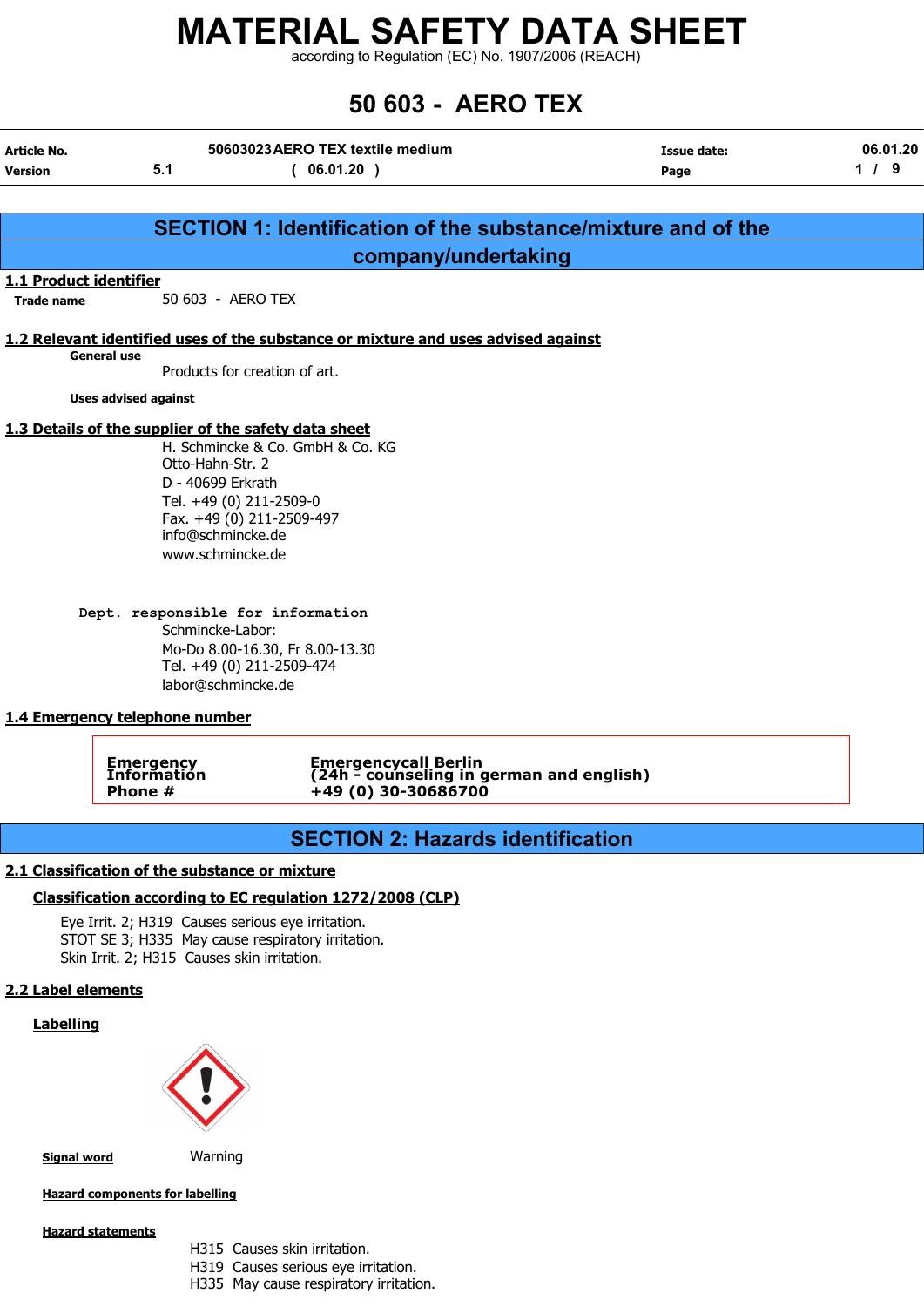according to Regulation (EC) No. 1907/2006 (REACH)

## 50 603 - AERO TEX

| Article No.    | 50603023 AERO TEX textile medium | Issue date: | 06.01.20 |
|----------------|----------------------------------|-------------|----------|
| <b>Version</b> | 06.01.20                         | Page        |          |

#### **Safety precautions**

P102 Keep out of reach of children. P312 Call a POISON CENTER/doctor if you feel unwell. P337+P313 If eye irritation persists: Get medical advice/attention.

#### 2.3 Other hazards

### SECTION 3: Composition / information on ingredients

#### 3.1 Substances

Chemical characterisation

Water polyurethane dispersion CAS-Number EINECS / ELINCS / NLP EU index number Customs tariff number REACH registration No. RTECS-no. Hazchem-Code CI-Number CI-Number

#### 3.2 Mixtures

Substance 1

N,N-diethylethanamine: 1,0 - 1,5 % CAS: 121-44-8 REACH: 01-2119475467-26-XXXX

Acute Tox. 3; H311 / Acute Tox. 3; H331 / Acute Tox. 4; H302 / Eye Dam. 1; H318 / Flam. Liq. 2; H225 / STOT SE 3; H335 / Skin Corr. 1A; H314

Additional information

### SECTION 4: First aid measures

#### 4.1 Description of first aid measures

#### General information

If you feel unwell, seek medical advice (show the label where possible).

#### In case of inhalation

Provide fresh air. Seek medical attention if problems persist.

#### In case of skin contact

Remove residues with soap and water. In case of skin irritation, consult a physician.

#### After eye contact

If product gets into the eye, keep eyelid open and rinse immediately with large quantities of water, for at least 10 - 15 minutes. Seek medical attention if irritation persists.

#### After swallowing

Rinse mouth immediately and drink plenty of water. Seek medical treatment in case of troubles.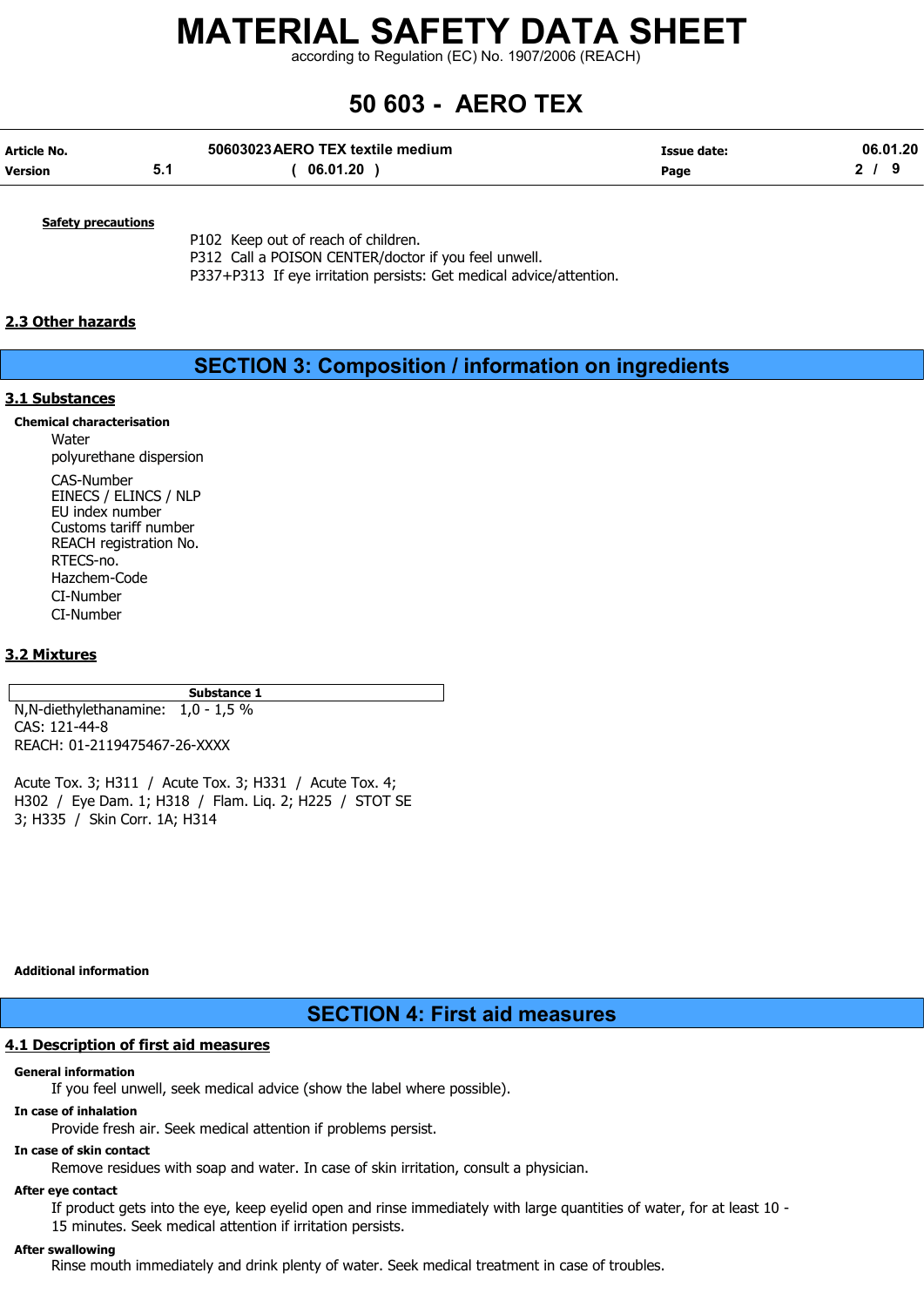according to Regulation (EC) No. 1907/2006 (REACH)

## 50 603 - AERO TEX

| Article No. | 50603023 AERO TEX textile medium | Issue date: | 06.01.20 |
|-------------|----------------------------------|-------------|----------|
| Version     | 06.01.20                         | Page        |          |

#### 4.2 Most important symptoms and effects, both acute and delayed

No data available

#### 4.3 Indication of any immediate medical attention and special treatment needed

## SECTION 5: Firefighting measures

#### 5.1 Extinguishing media

#### Suitable extinguishing media

Co-ordinate fire-fighting measures to the fire surroundings.

#### Extinguishing media which must not be used for safety reasons strong water jet

#### 5.2 Special hazards arising from the substance or mixture

In case of fire may be liberated: Carbon monoxide and carbon dioxide

#### 5.3 Advice for firefighters

Special protective equipment for firefighters Use appropriate respiratory protection.

#### Additional information

### SECTION 6: Accidental release measures

#### 6.1 Personal precautions, protective equipment and emergency procedures

Avoid contact with skin, eyes, and clothing.

#### 6.2 environmental precautions

Discharge into the environment must be avoided.

#### 6.3 Methods and material for containment and cleaning up

Methods for cleaning up

Collect spilled material using paper towels and dispose.

#### Additional information

#### 6.4 Reference to other sections

Dispose of waste according to applicable legislation.

SECTION 7: Handling and storage

#### 7.1 Precautions for safe handling

#### Advices on safe handling

Handle in accordance with good industrial hygiene and safety practice.

Precautions against fire and explosion

No special measures are required.

#### 7.2 Conditions for safe storage, including any incompatibilities

#### Requirements for storerooms and containers

Store in a well-ventilated place. Keep container tightly closed. Keep away from sources of ignition and heat.

#### Hints on joint storage Storage class

Further details

Protect from frost and exposure to sun.

## 7.3 Specific end use(s)

## SECTION 8: Exposure controls/personal protection

#### 8.1 Control parameters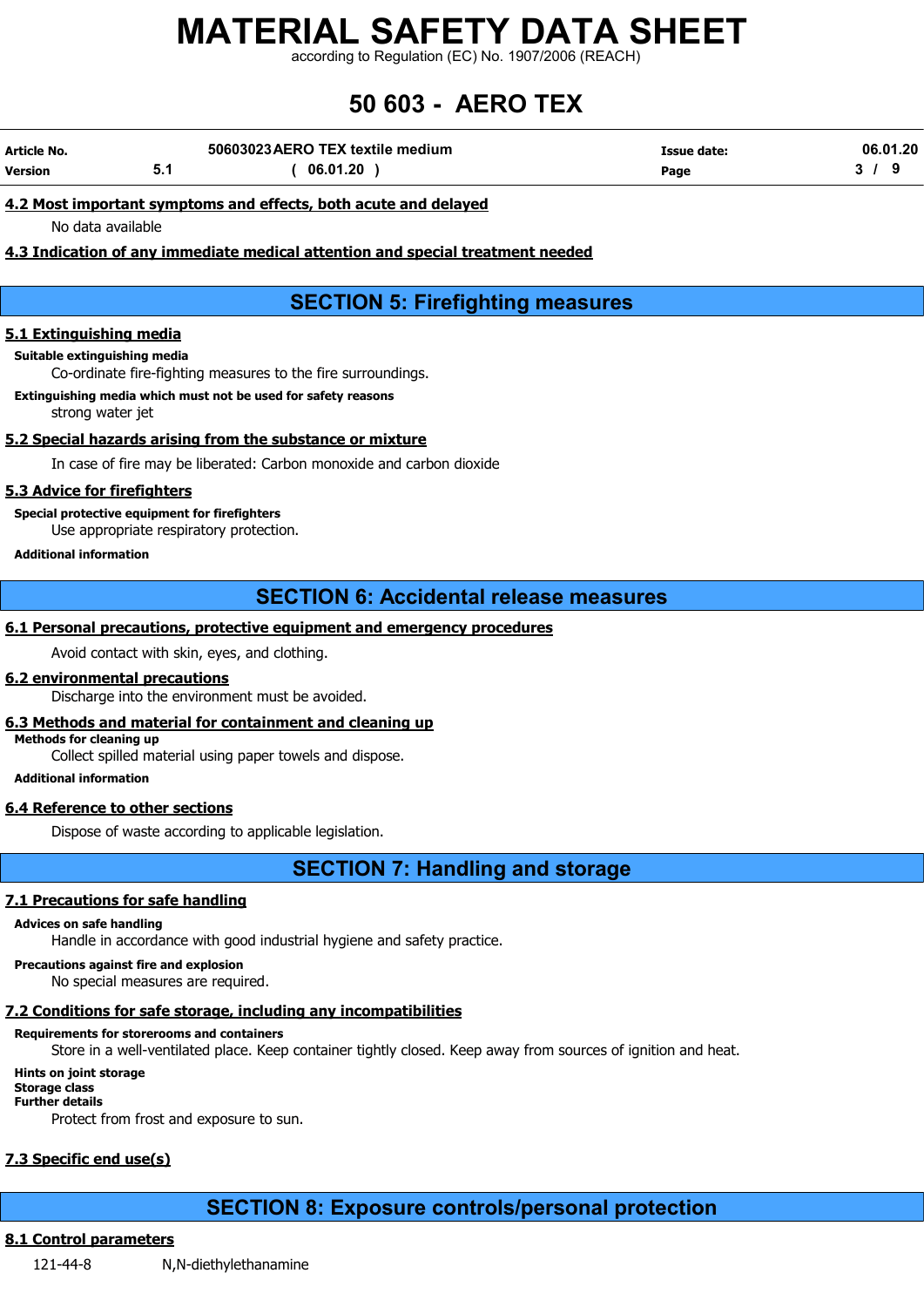according to Regulation (EC) No. 1907/2006 (REACH)

## 50 603 - AERO TEX

| Article No.<br>Version |     | 5.1 | 50603023 AERO TEX textile medium | 06.01.20 |                          | Issue date:<br>Page | 06.01.20<br>- 9<br>$\mathbf{A}$ $\mathbf{I}$ |
|------------------------|-----|-----|----------------------------------|----------|--------------------------|---------------------|----------------------------------------------|
|                        | DEU | WEL |                                  |          | $1,000 \, \text{mL/m}^3$ |                     |                                              |
|                        |     |     |                                  | . I      |                          |                     |                                              |

DEU WEL 4,200 mg/m³ 2(I); DFG, EU

#### 8.2 Exposure controls

#### Occupational exposure controls

#### Respiratory protection

With correct and proper use, and under normal conditions, breathing protection is not required. Respiratory protection must be worn whenever the WEL levels have been exceeded.

#### Hand protection

Protective gloves

Qualified materials: Fluororubber (Viton)

Observe glove manufacturer's instructions concerning penetrability and breakthrough time.

#### Eye protection

Tightly sealed safety glasses.

#### Body protection

Wear suitable protective clothing.

General protection and hygiene measures Handle in accordance with good industrial hygiene and safety practice. Wash hands thoroughly after handling.

### SECTION 9: Physical and chemical properties

#### 9.1 information on basic physical and chemical properties

| Form   | Ιiι |
|--------|-----|
| Colour | N   |
| Odour  | а   |

quid vhitish **Ilmost odourless** 

| Initial boiling point and<br>boiling range<br><b>Melting point/freezing point</b><br>Flash point/flash point range<br><b>Flammability</b><br><b>Ignition temperature</b> | min<br>$\sim$ 100 °C | max         |       |
|--------------------------------------------------------------------------------------------------------------------------------------------------------------------------|----------------------|-------------|-------|
| <b>Auto-ignition temperature</b><br><b>Explosion limits</b><br><b>Refraction index</b><br><b>PH</b> value<br><b>Viscosity</b><br><b>Viscosity</b>                        | 8,5                  | 9,5         |       |
| Vapour pressure<br><b>Density</b><br>Partition coefficient: n-octanol/water                                                                                              |                      | $1,05$ g/ml | 20 °C |

Danger of explosion

#### 9.2 Other information

## SECTION 10: Stability and reactivity

#### 10.1 Reactivity

Product is stable under normal storage conditions.

#### 10.2 Chemical stability

#### 10.3 Possibility of hazardous reactions

## 10.4 Conditions to avoid

Protect from frost and exposure to sun.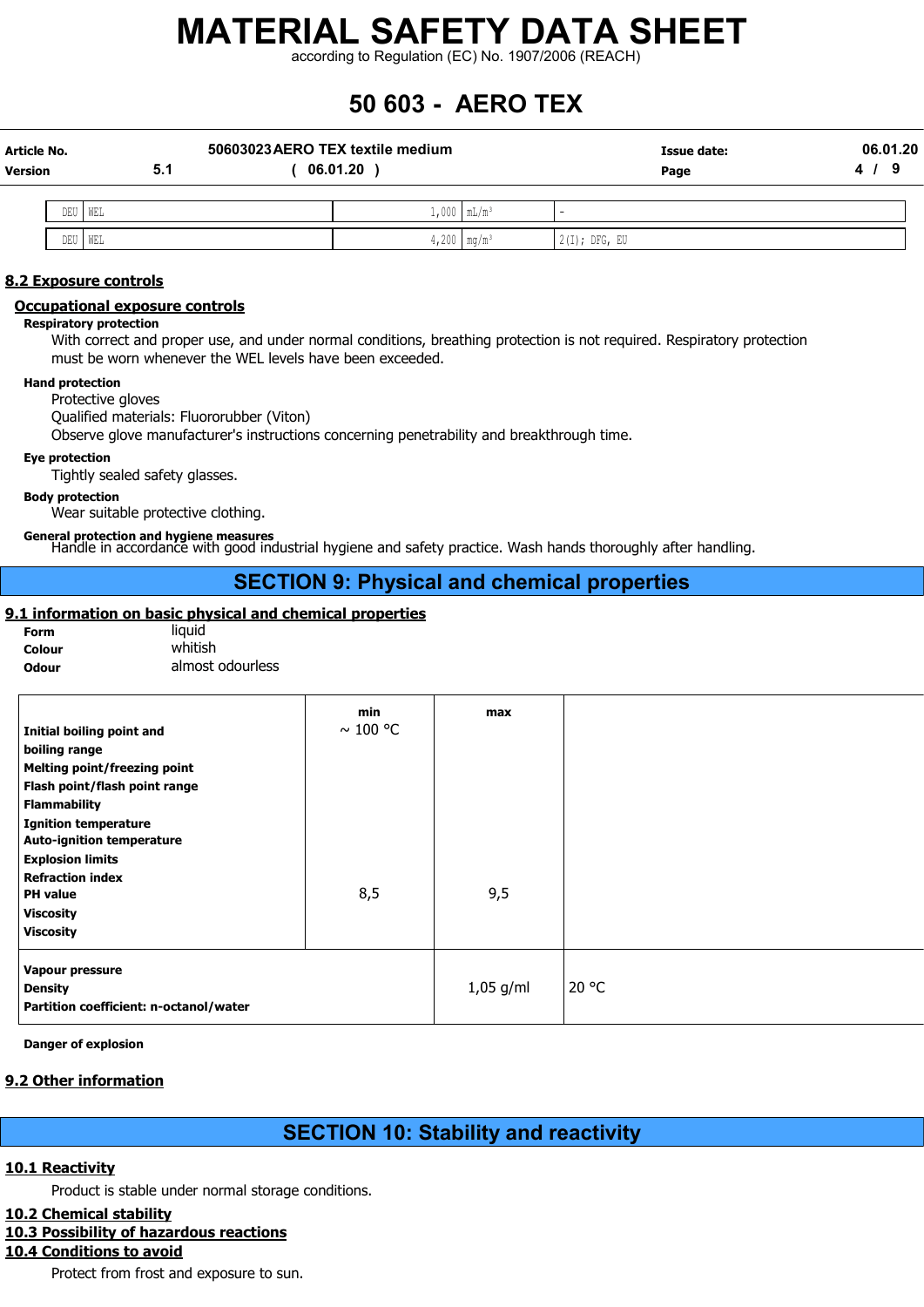according to Regulation (EC) No. 1907/2006 (REACH)

## 50 603 - AERO TEX

| Article No. | 50603023 AERO TEX textile medium | Issue date: | 06.01.20 |
|-------------|----------------------------------|-------------|----------|
| Version     | 06.01.20                         | Page        |          |

#### 10.5 Incompatible materials

#### 10.6 Hazardous decomposition products

No known hazardous decomposition products.

## SECTION 11: Toxicological information

#### 11.1 Information on toxicological effects

#### Toxicological tests

121-44-8 N,N-diethylethanamine

| oral                    | T R A<br>∪∪עע                  | na.    | 460,00000                                                                                                                    | ma/ka |  |
|-------------------------|--------------------------------|--------|------------------------------------------------------------------------------------------------------------------------------|-------|--|
| derma<br><b>WATHINT</b> | T <sub>D</sub><br><b>TIDYA</b> | Rabbit | 415,00000<br>the contract of the contract of the contract of the contract of the contract of the contract of the contract of | mg/kg |  |

Acute toxicity

No data available

In case of inhalation

No data available

After swallowing

#### No data available

In case of skin contact

No data available

After eye contact

No data available

#### Practical experience

#### General remarks

## SECTION 12: Ecological information

#### 12.1 Toxicity

Ecotoxicological effects

121-44-8 N,N-diethylethanamine

| $T \cap \Gamma$<br>エレマカ | <sub>ົ່</sub> າ ເh<br>ᆂᆂᇦᆄ                         | 36,00000               | $mq/$ . | (96h) |
|-------------------------|----------------------------------------------------|------------------------|---------|-------|
| $T \cap E$<br>せいりい      | Daphnia magna<br>water<br>- 1 - 1 - 1<br>∖ – – – – | 17,00000<br>$\sim$ $-$ | ma/.    | (48h) |

Aquatic toxicity No data available Water Hazard Class **nwg** WGK catalog number General information

#### 12.2 Persistence and degradability

Further details Product is partially biodegradable. Oxygen demand

#### 12.3 Bioaccumulative potential

Bioconcentration factor (BCF) Partition coefficient: n-octanol/water

12.4 Mobility in soil

No data available

#### 12.5 Results of PBT and vPvB assessment

No data available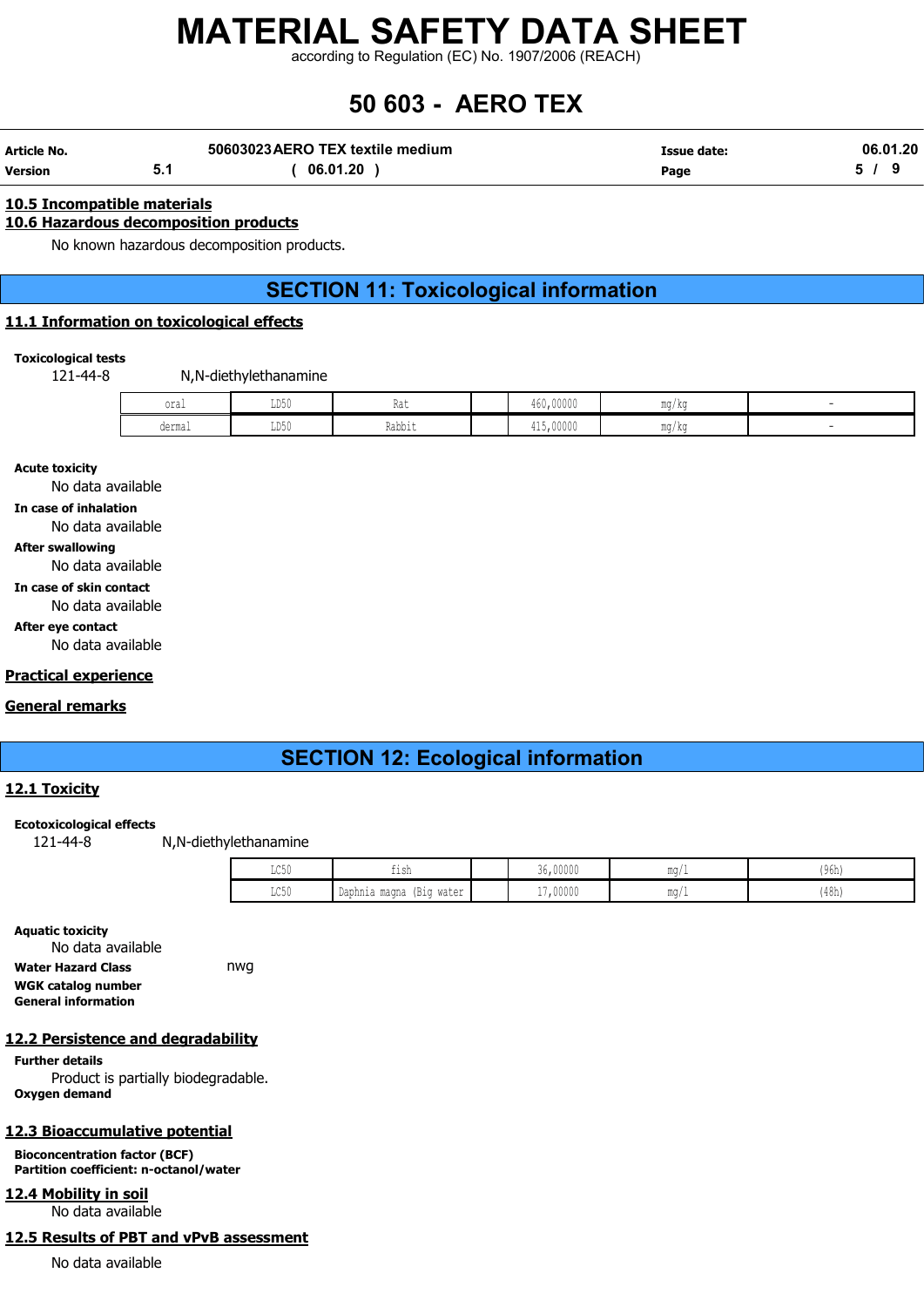according to Regulation (EC) No. 1907/2006 (REACH)

## 50 603 - AERO TEX

| Article No. |     | 50603023 AERO TEX textile medium | Issue date: | 06.01.20 |
|-------------|-----|----------------------------------|-------------|----------|
| Version     | 5.1 | 06.01.20                         | Page        |          |

#### 12.6 Other adverse effects

General information

## SECTION 13: Disposal considerations

#### 13.1 Waste treatment methods

#### **Product**

Waste key number

080 112 waste paint and varnish other than those mentioned in 08 01 11 Recommendation

#### Contaminated packaging

### Waste key number

Recommendation

Non-contaminated packages may be recycled. Handle contaminated packages in the same way as the substance itself.

#### Additional information

## SECTION 14: Transport information

#### 14.1 UN number

#### 14.2 UN proper shipping name

ADR, ADN No dangerous good in sense of these transport regulations. IMDG, IATA

#### 14.3 Transport hazard class(es)

ADR, ADN IMDG IATA

#### 14.4 Packing group

#### 14.5 Environmental hazards

Marine Pollutant - IMDG Marine Pollutant - ADN

#### 14.6 Special precautions for user

#### Land transport (ADR/RID)

Code Kemmler-number Hazard label ADR Limited quantities Contaminated packaging: Instructions Contaminated packaging: Special provisions Special provisions for packing together Portable tanks: Instructions Portable tanks: Special provisions Tank coding Tunnel restriction Remarks EQ Special provisions

#### Inland waterway craft (ADN)

Hazard label Limited quantities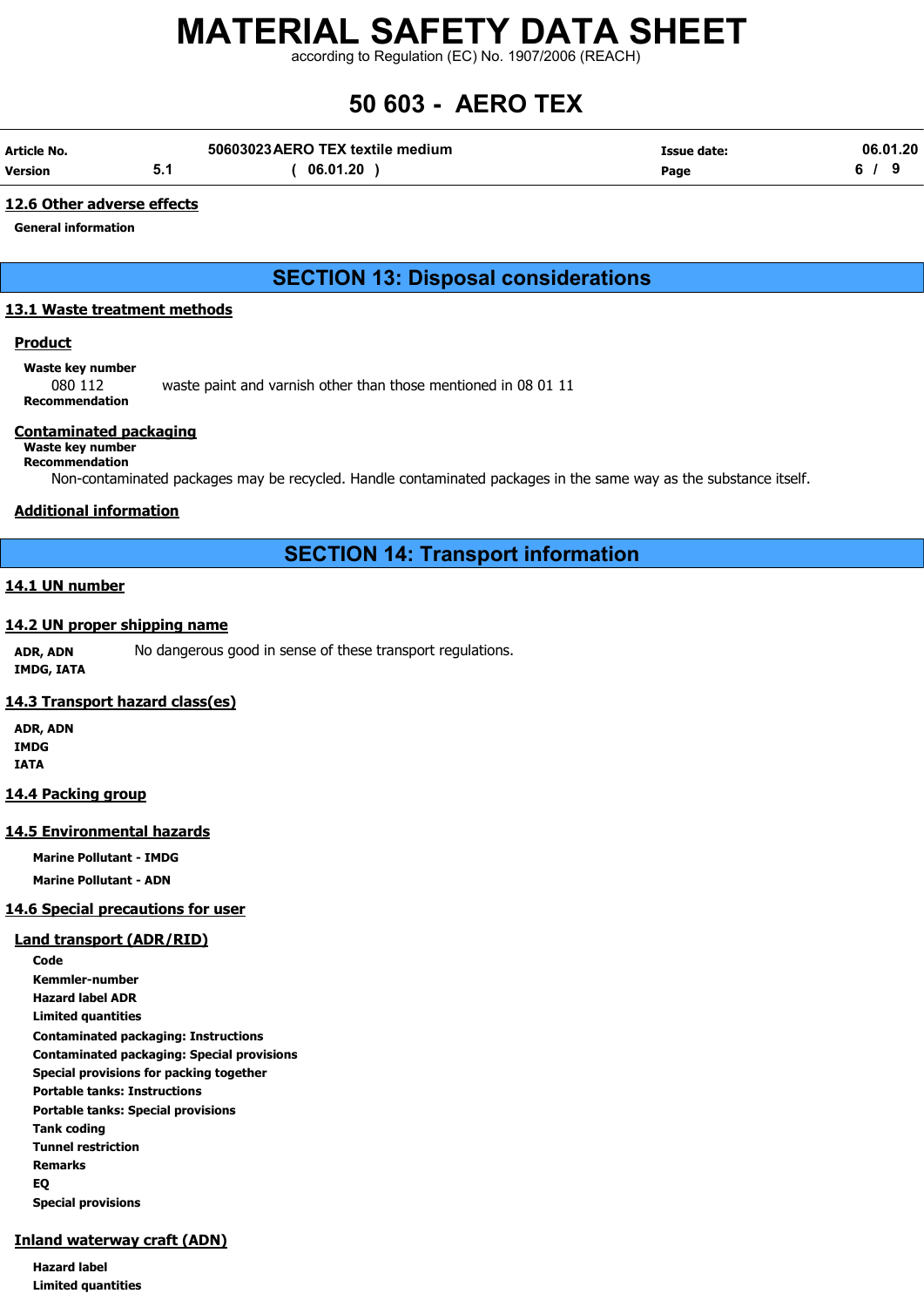according to Regulation (EC) No. 1907/2006 (REACH)

## 50 603 - AERO TEX

| <b>Article No.</b>           |                                                   | 50603023 AERO TEX textile medium | <b>Issue date:</b> | 06.01.20 |  |
|------------------------------|---------------------------------------------------|----------------------------------|--------------------|----------|--|
| <b>Version</b>               | 5.1                                               | (06.01.20)                       | Page               | 7/9      |  |
| <b>Transport permitted</b>   |                                                   |                                  |                    |          |  |
| <b>Equipment necessary</b>   |                                                   |                                  |                    |          |  |
| <b>Ventilation</b>           |                                                   |                                  |                    |          |  |
| <b>Remarks</b>               |                                                   |                                  |                    |          |  |
| EQ                           |                                                   |                                  |                    |          |  |
| <b>Special provisions</b>    |                                                   |                                  |                    |          |  |
| Sea transport (IMDG)         |                                                   |                                  |                    |          |  |
| <b>EmS</b>                   |                                                   |                                  |                    |          |  |
| <b>Special provisions</b>    |                                                   |                                  |                    |          |  |
| <b>Limited quantities</b>    |                                                   |                                  |                    |          |  |
|                              | <b>Contaminated packaging: Instructions</b>       |                                  |                    |          |  |
|                              | <b>Contaminated packaging: Special provisions</b> |                                  |                    |          |  |
| <b>IBC: Instructions</b>     |                                                   |                                  |                    |          |  |
| <b>IBC: Provisions</b>       |                                                   |                                  |                    |          |  |
| <b>Tank instructions IMO</b> |                                                   |                                  |                    |          |  |
| <b>Tank instructions UN</b>  |                                                   |                                  |                    |          |  |
|                              | <b>Tank instructions Special provisions</b>       |                                  |                    |          |  |
|                              | <b>Stowage and segregation</b>                    |                                  |                    |          |  |
|                              | <b>Properties and observations</b>                |                                  |                    |          |  |
| <b>Remarks</b>               |                                                   |                                  |                    |          |  |
| EQ                           |                                                   |                                  |                    |          |  |
|                              | <b>Air transport (IATA-DGR)</b>                   |                                  |                    |          |  |

#### Hazard Passenger Passenger LQ Cargo ERG

Remarks EQ

Special Provisioning

#### 14.7 Transport in bulk according to Annex II of MARPOL 73/78 and the IBC Code

No data available

SECTION 15: Regulatory information

#### Bezeichner in aktueller Sprache fehlt!

#### National regulations

#### **Europe**

Contents of VOC [%] Contents of VOC  $[g/L]$ Further regulations, limitations and legal requirements

#### **Germany**

Storage class Water Hazard Class **nwg** WGK catalog number Incident regulation Information on working limitations Further regulations, limitations and legal requirements

#### Denmark

Further regulations, limitations and legal requirements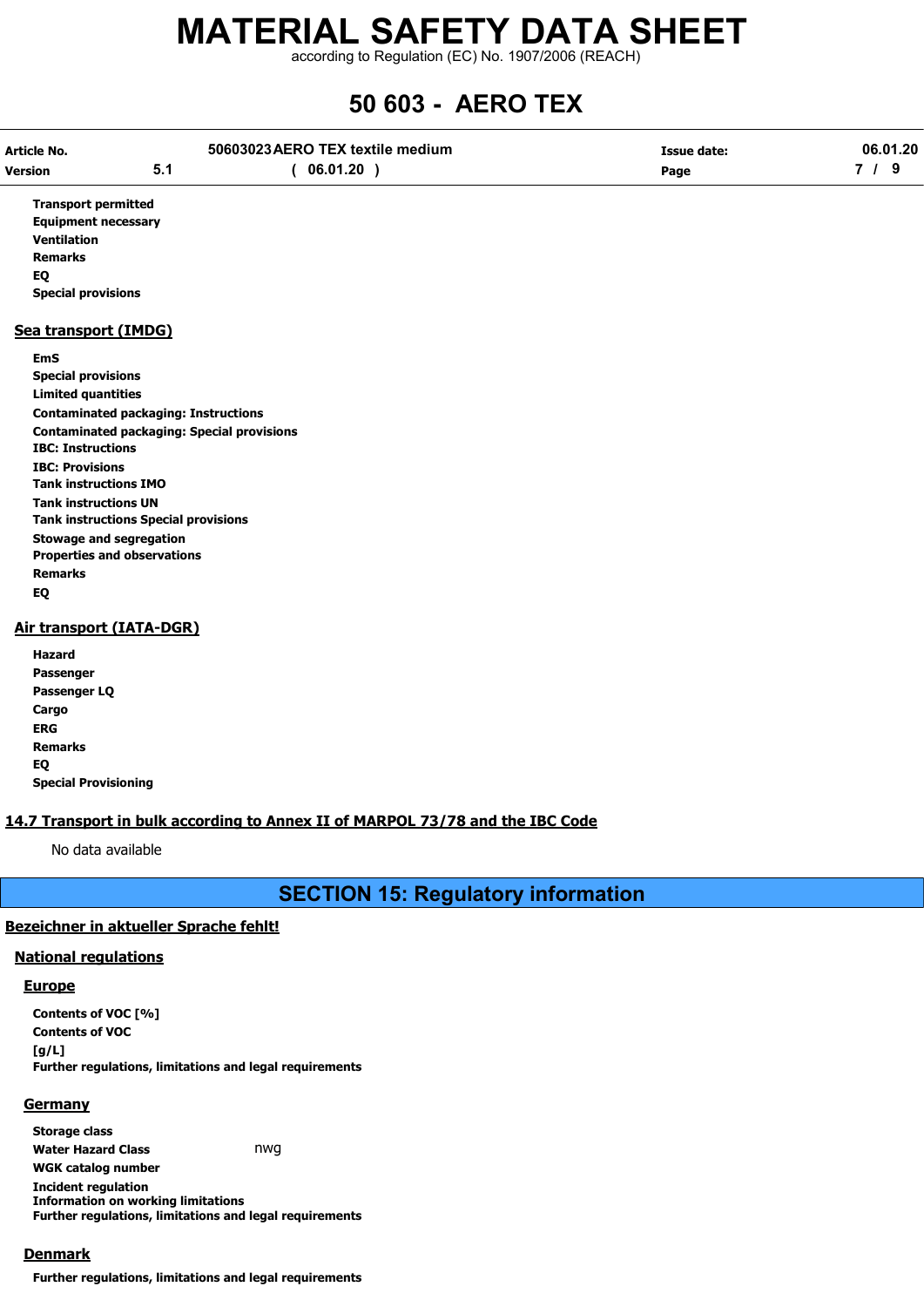according to Regulation (EC) No. 1907/2006 (REACH)

## 50 603 - AERO TEX

| Article No.    | 50603023 AERO TEX textile medium | Issue date: | 06.01.20 |
|----------------|----------------------------------|-------------|----------|
| <b>Version</b> | 06.01.20                         | Page        |          |

#### **Hungary**

Further regulations, limitations and legal requirements

#### Great Britain

Further regulations, limitations and legal requirements

#### **Switzerland**

Contents of VOC [%]  $< 1 %$ Further regulations, limitations and legal requirements

#### USA

Further regulations, limitations and legal requirements Federal Regulations State Regulations Signal Word - Principal Hazards - Hazardous Ingredients

Hazard Statement

- Precaution Statement

- First aid Statements

- Children´s Statement Keep out of reach of children. For professional use only. Required Statements Conforms to ASTM D-4236.

#### **Japan**

Further regulations, limitations and legal requirements

#### **Canada**

Further regulations, limitations and legal requirements

#### 15.2 Chemical Safety Assessment

### SECTION 16: Other information

#### Further information

| <b>Hazard statements (CLP)</b> | H225 Highly flammable liquid and vapour.      |
|--------------------------------|-----------------------------------------------|
|                                | H302 Harmful if swallowed.                    |
|                                | H311 Toxic in contact with skin.              |
|                                | H314 Causes severe skin burns and eye damage. |
|                                | H315 Causes skin irritation.                  |
|                                | H318 Causes serious eye damage.               |
|                                | H319 Causes serious eye irritation.           |
|                                | H331 Toxic if inhaled.                        |
|                                |                                               |

H335 May cause respiratory irritation.

#### Further information

This information is abased on our current state of knowledge and describes the security standards applicable to our product for the purpose provided. The information provided here does not constitute a legally binding warranty of specific characteristics or of suitability for a specific application use of the product is thus to be adapted to the user's special conditions and checked by preliminary tests. We are thus unable to guarantee product characteristics or